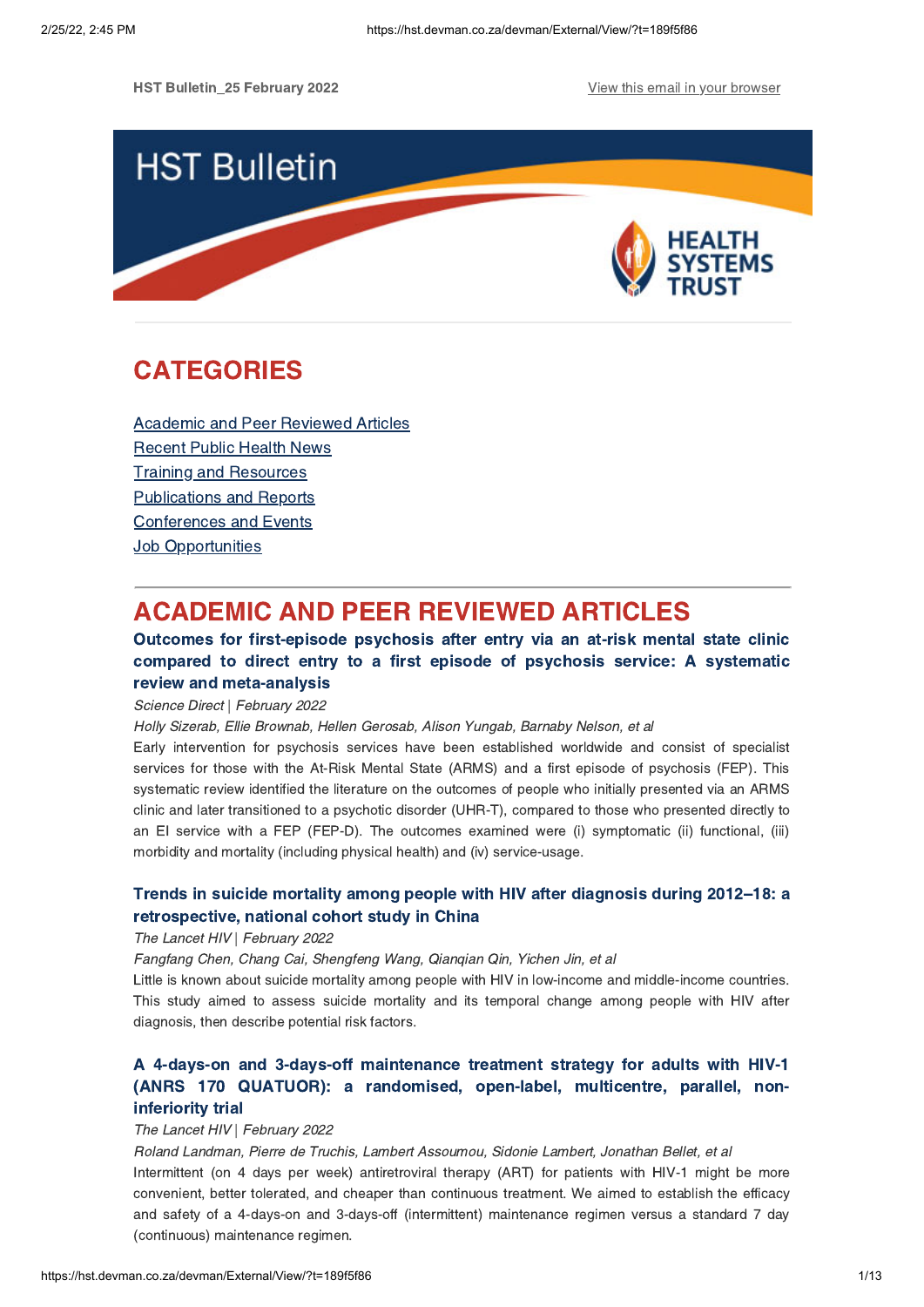Interventions for Reversing Prediabetes: A Systematic Review and Meta-Analysis Karla Galaviz, Mary Beth Weber, Kara Suvada, Unjali Gujral, Jingkai Wei, et al Pub Med | 9 February 2022

Several interventions have been found to be effective for reversing prediabetes in adults. This systematic review and meta-analysis aims to compare the effectiveness of such interventions.

## Early [identification](https://hst.devman.co.za/devman/external/?t=2110035b) of patients admitted to hospital for covid-19 at risk of clinical deterioration: model development and multisite external validation study The BMJ | 17 February 2022

Fahad Kamran, Shengpu Tang, Erkin Otles, Dustin McEvoy, Sameh Saleh, et al

Objective: To create and validate a simple and transferable machine learning model from electronic health record data to accurately predict clinical deterioration in patients with covid-19 across institutions, through use of a novel paradigm for model development and code sharing.

# Body Weight Variability and Risk of [Cardiovascular](https://hst.devman.co.za/devman/external/?t=93f0b57c) Outcomes and Death in the Context of Weight Loss Intervention Among Patients With Type 2 Diabetes

## JAMA Network Open | 18 February 2022

Arnaud Kaze, Prasanna Santhanam, Sebhat Erqou, Rexford Ahima, Alain Bertoni, et al

Importance: Body weight fluctuation is associated with greater risks of adverse health outcomes. Whether intensive weight loss interventions affect the association of variability in adiposity measures with adverse health outcomes in individuals with type 2 diabetes has not been studied previously. In this cohort study of individuals with type 2 diabetes, higher variability of adiposity indices was associated with significantly increased risk of CVD outcomes and death in the control group but not in the intensive lifestyle intervention group.

## The Lancet | 19 February 2022

### Jessamy Bagenal

The way that societies divide and manage our resources and treat our planet is not working. This failure is the starting point of a number of books that have been published during the COVID-19 pandemic, including GO BIG: 20 Bold Solutions to Fix Our World by Ed Miliband. This book, partly based on Miliband and Geoff Lloyd's podcast Reasons to Be Cheerful, identifies what is wrong with our political and multilateral systems and sets out solutions to fix our world. "In saying we need to 'go big' I am advocating not just the consideration of ideas that promise significant change but for politics to rediscover its sense of agency", Miliband argues.

## Rural hospital bed management practices during influenza season Remote and Rural Health | 19 February 2022

Rural health services face greater challenges in managing infectious patients due to lack of specialty beds and longer lengths of stay. The pressures of seasonal influxes of influenza patients with a heavy burden of chronic disease and an ageing population result in an increased demand for hospital beds. During these peak periods it is common for rural hospitals to experience bed block. The result is that patients may be placed into any available bed or ward at the time, increasing the need for transfer and the risk of spreading hospital-acquired respiratory illnesses to other patients and staff across the hospital. This further exacerbates bed block, with patients then requiring more specialised treatment and longer lengths of stay. This places additional strain on already existing workforce shortages and limited resources that must accommodate higher-than-normal patient loads. The objective of this study was to examine rural hospital bed management practices with a focus on the transfer of patients who are actively diagnosed with influenza (either on admission or during their stay in hospital) and to investigate the association of increased bed movement with the rate of nosocomial transmission and staff workload.

# Tailoring [immunisation](https://hst.devman.co.za/devman/external/?t=e55708d4) programs in Lismore, New South Wales - we want our

Remote and Rural Health | 19 February 2022

In 2018 in the Australian town of Lismore, New South Wales, 175 children were overdue for scheduled vaccinations, 11% of them being Aboriginal and/or Torres Strait Islander (2018). This study aimed to gain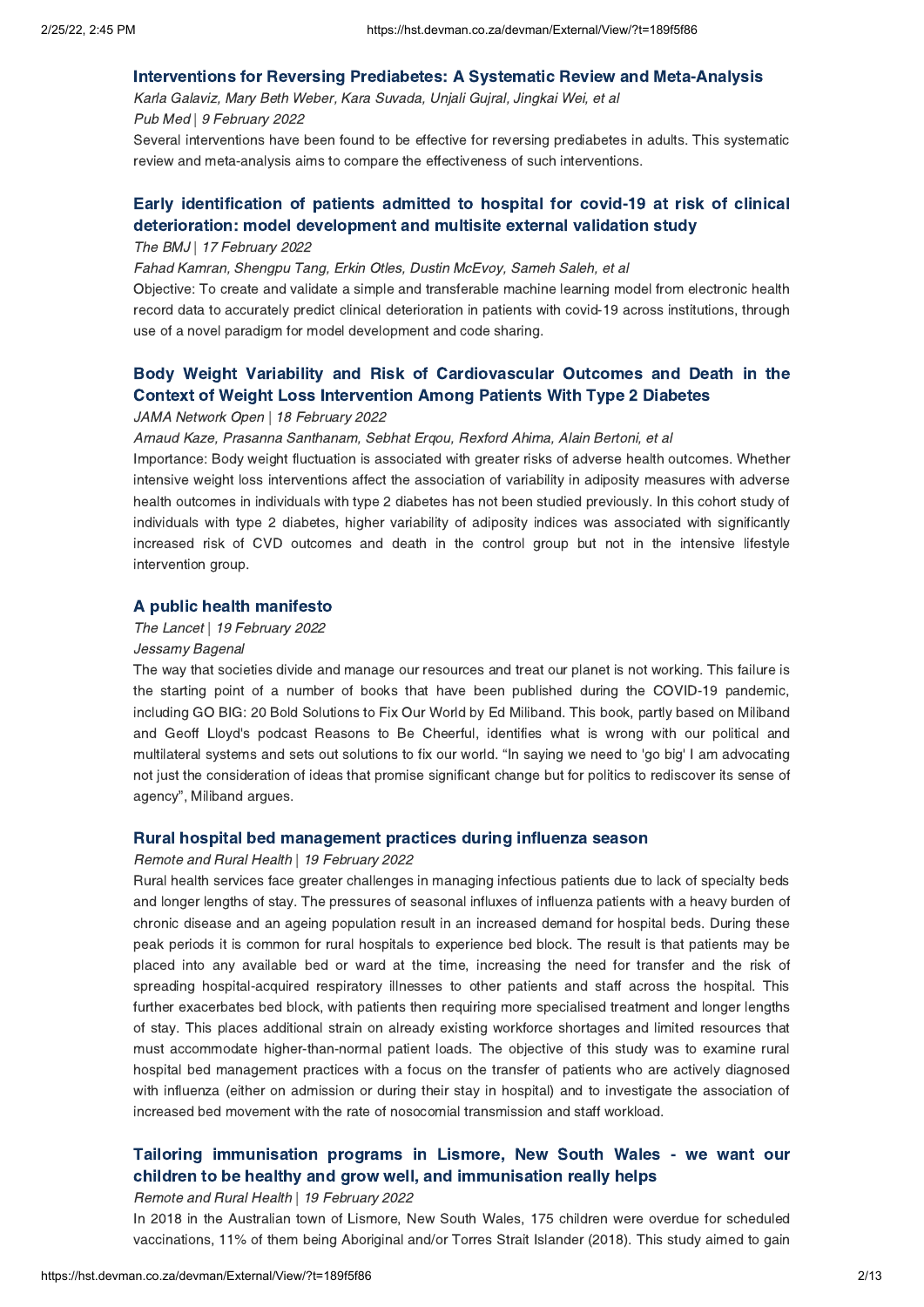### 2/25/22, 2:45 PM https://hst.devman.co.za/devman/External/View/?t=189f5f86

a deeper understanding of the reasons for low coverage. The study found that access barriers and vaccine hesitancy have been contributing to children falling behind in their scheduled vaccinations in Lismore. More flexible health services, culturally safe and appropriate care and more practical support can help overcome structural barriers to health services. Tailored health messages for both Aboriginal and non-Aboriginal parents and carers can assist parents in making wise immunisation choices. More consistent analysis and reporting of routinely available data can identify pockets of low coverage. Publicly funded health services and Aboriginal Community Controlled Health Services are well placed to provide flexible vaccination services for those families who may struggle with access barriers.

Switching to Over-the-Counter Availability of Rescue Inhalers for Asthma JAMA Network | 21 February 2022

### William Feldman, Jerry Avorn, MAaron Kesselheim

In 2018, the US Food and Drug Administration (FDA) approved an inhaled epinephrine product (Primatene Mist) as the only over-the-counter (OTC) inhaler to manage asthma symptoms. This product had been sold as an OTC inhaler from 1967 until 2011, when it was phased out along with several other inhalers for containing ozone-depleting chlorofluorocarbons. Prior to discontinuation, the inhaler was an inexpensive, easy-to-access bronchodilator that particularly benefited uninsured and underinsured patients and those with otherwise limited access to physician care. Before 2018, several organizations strongly opposed the FDA decision to restore the availability of this epinephrine inhaler, arguing that it was less effective than prescription-only β2-agonists and posed an increased risk of cardiac toxicity and other adverse effects.1 No current clinical guidelines recommend inhaled epinephrine to treat asthma.

# Mortality Among Adults With Cancer Undergoing Chemotherapy or [Immunotherapy](https://hst.devman.co.za/devman/external/?t=53f1a292)

## JAMA Network Open | 21 February 2022

Csilla Várnai, Claire Palles, Roland Arnold, Helen Curley, Karin Purshouse, et al

Large cohorts of patients with active cancers and COVID-19 infection are needed to provide evidence of the association of recent cancer treatment and cancer type with COVID-19 mortality. The study set out to evaluate whether systemic anticancer treatments (SACTs), tumor subtypes, patient demographic characteristics (age and sex), and comorbidities are associated with COVID-19 mortality. The findings of this study of patients with active cancer suggest that recent SACT is not associated with inferior outcomes from COVID-19 infection. This has relevance for the care of patients with cancer requiring treatment, particularly in countries experiencing an increase in COVID-19 case numbers. Important differences in outcomes among patients with hematological and lung cancers were observed.

# Exploring rural doctors' early [experiences](https://hst.devman.co.za/devman/external/?t=c6d254b3) of coping with the emerging COVID-19

## pandemic Online Wiley Library | 21 February 2022

Ian Couper, Lucie Walters, Susan Williams, David Campbell, Isabella White, et al

The purpose of the study was to understand how rural doctors (physicians) responded to the emerging COVID-19 pandemic and their strategies for coping. The study found that with limited resources and support, these rural doctors' practical responses to the COVID-19 crisis underscore strong problemfocused coping strategies and shared commitments to their communities, patients, and colleagues. They drew support from sharing experiences with peers (emotion-focused coping) and finding positive meanings in their experiences (meaning-based coping). The psychosocial impact on rural doctors working at the limits of their adaptive resources is an ongoing concern.

## Encephalitis awareness: our ambitious global endeavour The Lancet Neurology | 21 February 2022

### Ava Easton, Tom Solomon

Encephalitis is a neurological emergency that can cause severe disability or death but, if diagnosed promptly, it can often be treated. Although epidemiological measures are difficult to determine, in many countries the incidence of encephalitis is believed to be higher than those of amytrophic lateral sclerosis, bacterial meningitis, or multiple sclerosis. Yet, encephalitis remains relatively neglected compared with other neurological diseases, perhaps because eight out of ten people do not know what encephalitis is. The Encephalitis Society has been working to improve education, to support patients, to facilitate research, and to raise awareness, particularly through World Encephalitis Day, which launched on Feb 22,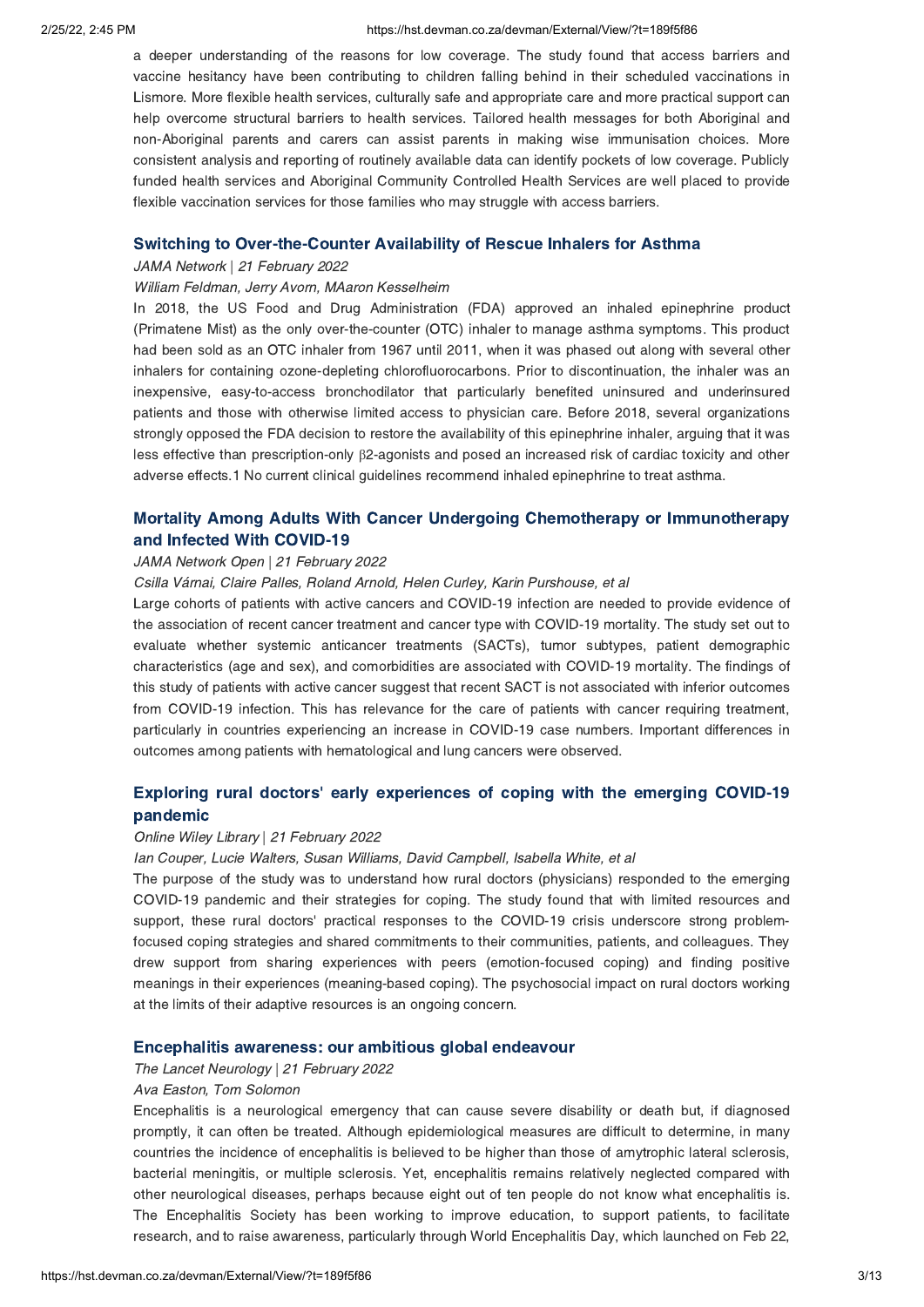2014, and has grown annually in size and scope.

# Emotion regulation as mediator between childhood adversity and [psychopathology:](https://hst.devman.co.za/devman/external/?t=37c24a79)

## A meta-analysis Science Direct | 21 February 2022

Andrei Miuab, Aurora Szentágotai-Tătarcd, Róbert Balázsib, Diana Nechitacd, Ioana Buneaa, et al Childhood adversity is a major risk factor for multiple forms of psychopathology, and recent efforts have focused on understanding the underlying psychological mechanisms. One outstanding candidate is emotion regulation, which has been associated with both childhood adversity, and psychopathology. Based on the available evidence, the present meta-analysis set out to investigate the mechanistic involvement of emotion regulation in the relation between childhood adversity and psychopathology. Systematic searches in three databases (PubMed; PsycINFO; Web of Science) identified 215 eligible studies. Using meta-analytic structural equation modeling, we fitted a partial mediation model to the available data across studies, in which childhood adversity was related to psychopathology both directly and through emotion regulation. Multiple emotion regulation dimensions were analyzed, including emotion regulation difficulties and the habitual use of rumination, distraction, reappraisal, and suppression. Measures of psychopathology included a wide range of internalizing and externalizing symptoms in both clinical and non-clinical samples. The results indicated that childhood adversity was positively associated with emotion regulation difficulties, as well as the habitual use of rumination and suppression. In turn, these measures of emotion regulation were positively associated with psychopathology. Habitual reappraisal use showed negative relations with both childhood adversity and psychopathology. All these emotion regulation measures were supported as mediators in the relation between childhood adversity and psychopathology. In contrast, distraction was not related to childhood adversity or psychopathology, and its mediator role was not supported. These results suggest that altered emotion regulation is a consistent marker of childhood adversity and contributes to risk of psychopathology.

# Heart Disease and Stroke Statistics[—2022](https://hst.devman.co.za/devman/external/?t=337c3116) Update: A Report From the American

## Heart Association American Heart Association | 22 February 2022

Connie Tsao, Aaron Aday, Zaid Almarzooq, Alvaro Alonso, Andrea Beaton, et al

The American Heart Association, in conjunction with the National Institutes of Health, annually reports the most up-to-date statistics related to heart disease, stroke, and cardiovascular risk factors, including core health behaviors (smoking, physical activity, diet, and weight) and health factors (cholesterol, blood pressure, and glucose control) that contribute to cardiovascular health. The Statistical Update presents the latest data on a range of major clinical heart and circulatory disease conditions (including stroke, congenital heart disease, rhythm disorders, subclinical atherosclerosis, coronary heart disease, heart failure, valvular disease, venous disease, and peripheral artery disease) and the associated outcomes (including quality of care, procedures, and economic costs).

# Patient and health facility attributes [associated](https://hst.devman.co.za/devman/external/?t=a65ce337) with retention and virologic suppression in private for-profit health facilities in Nigeria

## suppression in private for-profit health facilities in Nigeria AIDS Research and Therapy | 22 February 2022

Muyi Aina, Zeena Yesufu, Abdulateef Salisu, Echezona Ezeanolue, Charles Mensah, et al

In Nigeria, private for-profit health facilities present an opportunity to achieve the UNAIDS 95-95-95 HIV targets because of their reach and patronage. However, little is known about determinants of outcomes in these facilities. This study describes patient outcomes and the patient and health facility characteristics associated with these outcomes in adults receiving HIV treatment in private facilities in the Federal Capital Territory (FCT), Benue and Nasarawa states in north-central Nigeria.

# Advanced HIV disease [management](https://hst.devman.co.za/devman/external/?t=8bb763dc) practices within inpatient medicine units at a referral hospital in Zambia: a retrospective chart review

## referral hospital in Zambia: a retrospective chart review AIDS Research and Therapy | 22 February 2022

Nyuma Mbewe, Michael Vinikoor, Sombo Fwoloshi, Mundia Mwitumwa, Shabir Lakhi, et al

Zambia recently achieved UNAIDS 90-90-90 treatment targets for HIV epidemic control; however, inpatient facilities continue to face a large burden of patients with advanced HIV disease and HIV-related mortality. Management of advanced HIV disease, following guidelines from outpatient settings, may be more difficult within complex inpatient settings. We evaluated adherence to HIV guidelines during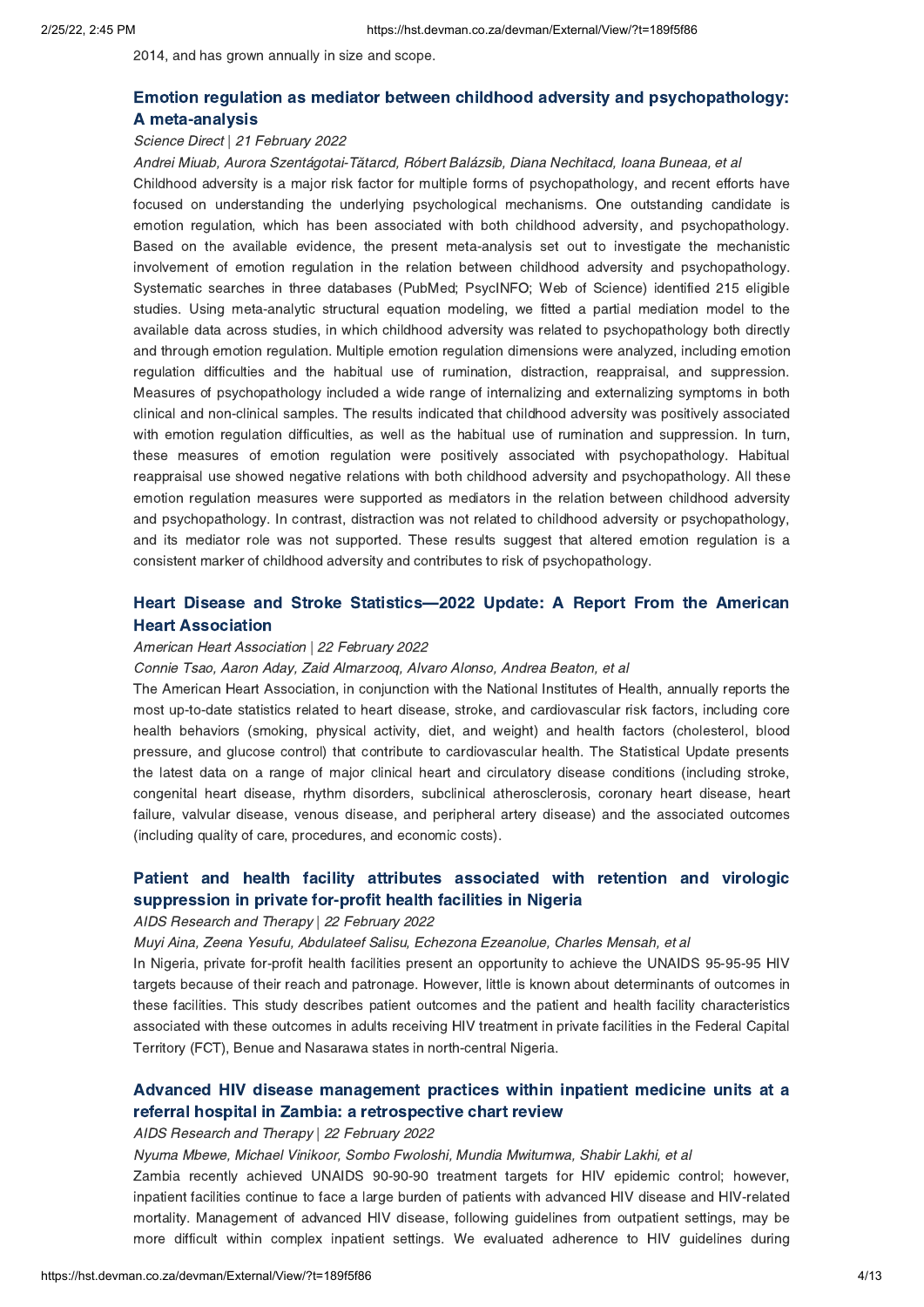hospitalization, including opportunistic infection (OI) screening, treatment, and prophylaxis.

## (Return to Top)

## <span id="page-4-0"></span>**RECENT PUBLIC HEALTH NEWS**

### Help patients understand Nutrition Facts labels to eat smarter

## Help patients understand Nutrition Facts labels to eat smarter American Medical Association | 9 February 2022

Nearly half of American adults put on weight during the first year of the pandemic, according to survey research published in January in the journal Diabetes & Metabolic Syndrome: Clinical Research & Reviews, with depression and anxiety being strong predictors weight gain amid the strains of COVID-19. The pandemic has undoubtedly amplified the need to make chronic disease prevention a priority. This often begins with making healthy food choices, as difficult as that may be given the unprecedented and seemingly unrelenting stressors patients are facing daily. One small but important way for patients to make key decisions that have a lasting impact on their health is by consulting the Nutrition Facts label on food and beverage packages. However, patients often have difficulty understanding the information listed and what it means for making informed food choices. Physicians and other health professionals can learn to effectively educate patients on how to read and understand Nutrition Facts labels through four educational videos. The AMA has developed the continuing medical education module, "Talking to Patients About Using the Nutrition Facts Label to Make Healthy Food Choices" in collaboration with the Food and Drug Administration.

## Elizabeth Glaser Pediatric AIDS Foundation | 17 February 2022

Matseliso Nchori is a young woman from southwest Lesotho. Five years ago, when she discovered that she was two months pregnant, Matseliso, then 19, attended her first antenatal clinic, where she was offered the opportunity to take an HIV test. She was found positive and immediately enrolled in lifelong antiretroviral treatment to protect herself and her unborn baby. Matseliso recalls that her only worry was if she had already infected her baby in the womb. The health care workers provided calm counseling and educated her about the prevention of mother-to-child HIV transmission (PMTCT). Matseliso adhered to her treatment, never missing her appointments, and eventually, she delivered her baby boy safely in a hospital. She breastfed her son for the full recommended 18 months. During that time her son was given prophylaxis to prevent HIV transmission until the baby stopped breastfeeding. The baby tested for HIV regularly, first at 6 weeks, then at 9 months, and yet again at 18 months. All the tests were negative. Matseliso's son is now 4 years old. He was tested recently and found HIV-free.

## Uganda makes strides in HIV control The EastAfrican | 17 February 2022

Uganda has in the past three years registered a decline in HIV prevalence within the country's population signalling positive strides towards controlling the epidemic, a new survey has confirmed. Preliminary results of the 2020 Uganda Population-based HIV Impact Assessment (UPHIA) released last Friday by the country's Health ministry indicates that the current prevalence of HIV among adults aged 15 to 49 years in the country is now 5.5 per cent, representing a slight decline from 6 percent in UPHIA 2016-17. UPHIA 2020 is a nationwide survey that was conducted to provide estimates of HIV incidence, its prevalence, viral load suppression, and other important HIV/Aids programme indicators, according to the ministry.

## Drug-resistant TB: Rollout of shorter regimen hits a snag Health-E News | 18 February 2022

The much-anticipated rollout of the shorter regimen to treat drug-resistant tuberculosis (TB) has failed to make inroads leaving patients stranded across the country. Having started in March last year, only about 70 patients have received treatment – which is only being administered in four provinces. The new oral regimen can treat drug-resistant TB within a period of six months, instead of the usual 18 months.

Early detection: CANSA joins hands with traditional practitioners Health-E News | 18 February 2022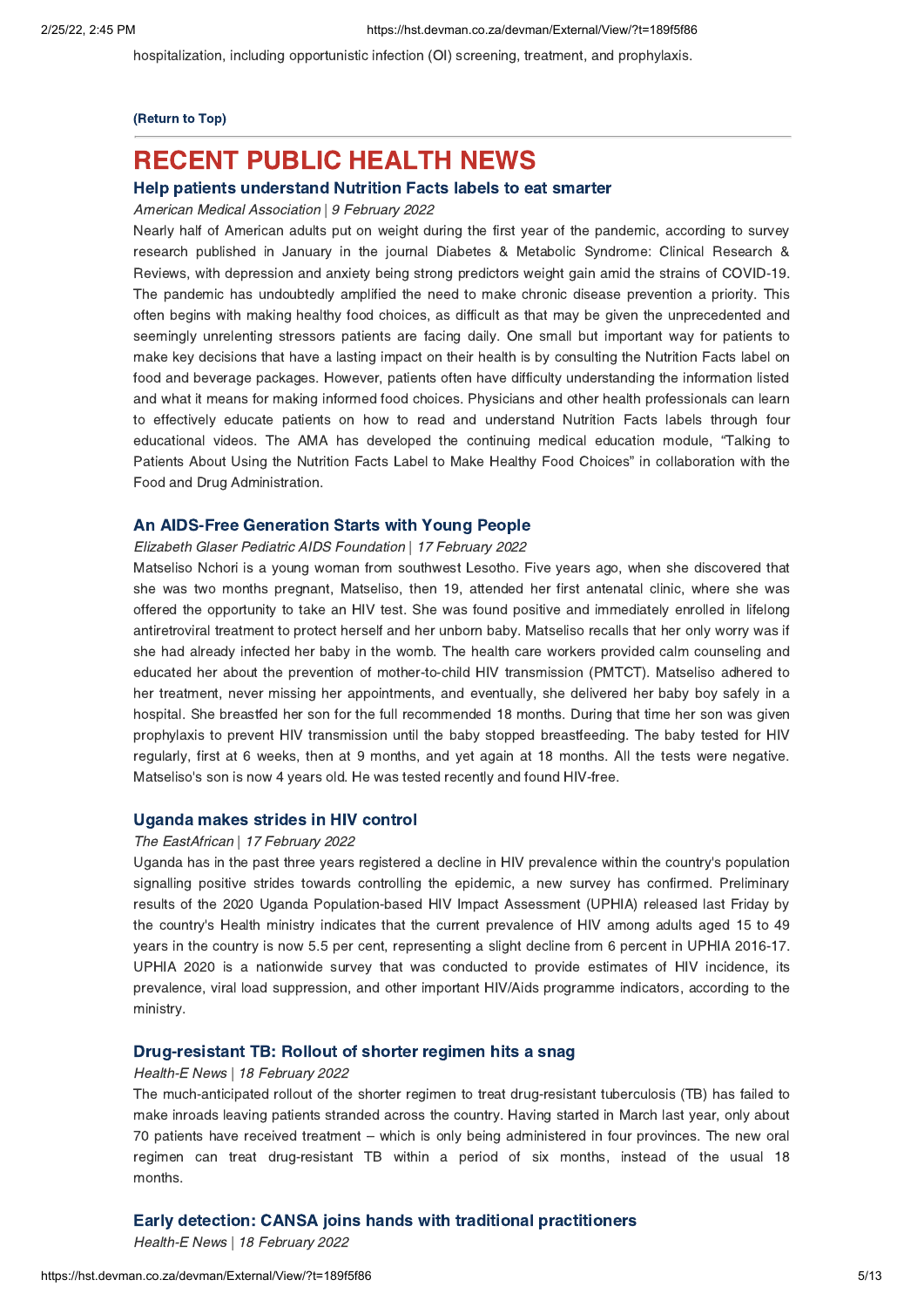### 2/25/22, 2:45 PM https://hst.devman.co.za/devman/External/View/?t=189f5f86

The Cancer Association of South Africa (CANSA), hopes to raise awareness of the importance of early cancer detection by equipping traditional health practitioners (THPs) with the necessary know-how to recognise early signs and symptoms. CANSA Head of Advocacy, Zodwa Sithole, is in the process of training traditional health practitioners. The eight-week course which started late last month, will wrap up on 23 March 2022. Besides focusing on how important early detection is, the training also covers the prevalence of certain cancers, treatment and side effects.

## Virtual approaches boost HIV self-testing in India Aids Map | 18 February 2022

Virtual outreach workers are able to reach key populations in India to promote HIV testing, either with selftesting or at bricks and mortar facilities, researchers reported to the Conference on Retroviruses and Opportunistic Infections (CROI 2022) this week. As HIV testing is the key entry point to HIV care cascade, it is worrisome that in India one in four people living with HIV do not know their HIV status. The COVID-19 pandemic has further negatively impacted the pace of HIV testing. The studies presented at CROI 2022 show that virtual approaches can provide an additional entry point to increase uptake of HIV testing in those who are currently getting missed by traditional healthcare services. However, virtual approaches need to be improved so that all those who test positive go for a confirmatory test and are linked to health care.

## Health Policy Watch | 18 February 2022

From barriers to treatment for people with hearing disabilities to preconceptions about albinism and inaccessible COVID testing for wheelchair users, participants in the Global Disability Summit took a fresh look at the wide range of discriminatory practices that an estimated 1 billion people – 15% of the world's population – living with disabilities have to face. This summit, the second of its kind, was sponsored by the International Disability Alliance, the governments of Norway and Ghana, and the World Health Organization, drew some 5500 participants during two days of online proceedings, 16-17 February. The conference covered issues associated with a wide range of physical disabilities and mental health disorders.

## Over 225 Million Covid-19 Vaccinations Administered Across Continent AllAfrica | 20 February 2022

As of February 20, 2022, confirmed cases of Covid-19 from 55 African countries reached 11,160,281 while over 225,202,633 vaccinations have been administered across the continent. Reported deaths in Africa reached 246,785 and 10,182,217 people have recovered. South Africa has the most reported cases of 3,660,003 and 98,717 people died. Other most-affected countries are Morocco ( 1,159,265 ), Tunisia ( 979,612 ), Ethiopia ( 468,284 ), Libya ( 486,737 ), Egypt ( 467,448 ) and Kenya ( 322,723 ). For the latest totals, see the AllAfrica interactive map with per-country numbers. The numbers are compiled by the Center for Systems Science and Engineering (CSSE) at Johns Hopkins University using statistics from the World Health Organization and other international institutions as well as national and regional public health departments.

# From [Wednesday](https://hst.devman.co.za/devman/external/?t=29ccd706) you can mix the Pfizer and J&J vaccines on request – at least in

## theory Business Insider SA | 21 February 2022

By Wednesday, any South African already fully vaccinated against Covid-19 will be able to request a mixer booster vaccine, to potentially benefit from what has become known as the "mix and match" approach. The door for mixing opens to previous J&J recipients today (21 February), when anyone who received a J&J shot no more recent than Christmas may ask for a dose of Pfizer. For the far more numerous recipients of the Pfizer vaccine, the window opens on Wednesday. At that point, anyone who received a second dose of Pfizer no more recently than 24 November can ask for their third jab to be of the J&J variety instead.

### South Africa has ['](https://hst.devman.co.za/devman/external/?t=f2757ab)a healthy pipeline of Covid therapies', says Sahpra CEO

### Daily Maverick | 21 February 2022

'We are sitting with quite a healthy pipeline of Covid therapies that are either in review or have already been approved," South African Health Products Regulatory Authority (Sahpra) CEO Boitumelo Semete-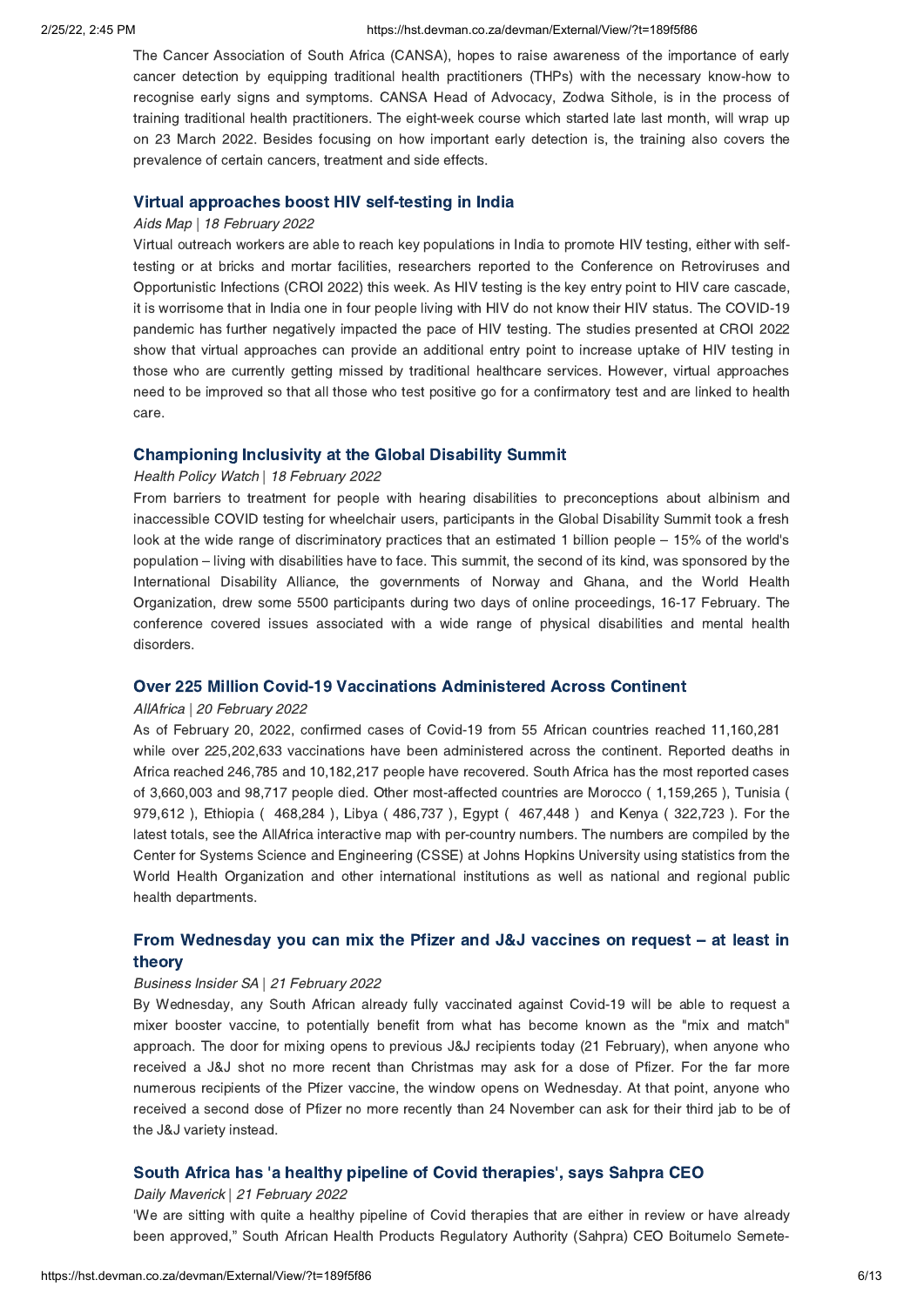### 2/25/22, 2:45 PM https://hst.devman.co.za/devman/External/View/?t=189f5f86

Makokotlela told a webinar on Monday. The purpose of the webinar was to provide an update on the latest Covid-19 therapy trends and to reiterate the facts of their safety and efficacy to mitigate against fake news and vaccine hesitancy. "What you'll see in what I would call 'the bucket' of the available therapies that are currently under investigation… you'll find a lot of antivirals, which is the likes of remdesivir, molnupiravir etc, and then you also see a class of monoclonal antibodies that have also been submitted," said Semete-Makokotlela.

## A skin expert busts 11 Black skin myths Bhekisisa | 21 February 2022

One thing that stops Black women (and men) from accessing the best information, treatments and products to care for their skin is the number of myths and misconceptions about Black skin that litter the beauty and skincare world. These create unnecessary fear and confusion, so it's time to settle the matter once and for all.

### Covid: Australia['](https://hst.devman.co.za/devman/external/?t=53ac345e)s border reopens to international visitors

### BBC News | 21 February 2022

Australia has reopened its international border for the first time in nearly two years, bringing joyful family reunions and a boost to tourism. The country imposed some of the world's strictest travel bans after shutting itself off in March 2020 due to Covid. Australians and some others were allowed to return from late last year, but most foreigners have had to wait. There were tearful reunions at Sydney Airport on Monday as hundreds of people began arriving on flights. One young girl, Charlotte, shared an emotional hug with her grandfather. She told the local Nine Network: "I've missed him so much and I've looked forward to this trip for so long."

## Business Live | 21 February 2022

Nonfiction author Rebecca Solnit writes about hope, humanity and the human response, saying: "It's a myth that our reactions to danger are fight or flight. There's a third option often pursued: to gather for reassurance, protection, strength, and insight." Her book Paradise Built in Hell looks at this phenomenon, and when interviewed by Time magazine about the notion, she elaborated, saying, "In disasters, the great majority of people behave well. In some ways, they behave better than in ordinary life and in some disasters, people find [out about] the meaningful role of deep social connections and see their absence in everyday life." This sounds a lot like Ubuntu, which, for South Africans, is a collective feeling as much as it's a philosophy.

## Vegetables alone not enough to reduce heart risk, study finds BBC News | 21 February 2022

Vegetables may be good for you, but eating a lot of them is unlikely to reduce your risk of a heart attack or stroke, a large UK study suggests. What else we eat, how much exercise we do and where and how we live may have more of an impact, the researchers say. But they emphasise that a balanced diet helps reduce the risk of many diseases, including some cancers. Eating at least five portions of fruit and vegetables every day is recommended by health advisers, including the NHS.

# SA slashes interval between Covid-19 jabs and offers option of [mix-and-match](https://hst.devman.co.za/devman/external/?t=3527803d)

## boosters Business Day | 21 February 2022

The government has reduced the interval between Covid-19 shots, and will now offer "mix and match" booster jabs to adults, the health department announced on Monday morning. It said homologous boosting is preferred if both vaccines are available at sites, but heterologous boosting is permitted if the person seeking a vaccine wants a different booster, or has experienced adverse events with their primary course. SA currently offers people either a single Johnson & Johnson (J&J) shot, or two shots of Pfizer's vaccine six weeks apart as their primary course, followed by a booster of the same shot. The interval between the first and second Pfizer shots has been halved, from 42 days to 21 days, from Wednesday. The interval for receiving a booster has also been halved, from six months to three months, and the booster may be either a third Pfizer shot or a J&J jab.

### The Covid treatment pill is here [–](https://hst.devman.co.za/devman/external/?t=3336c2e2) and big pharma will ultimately decide who gets it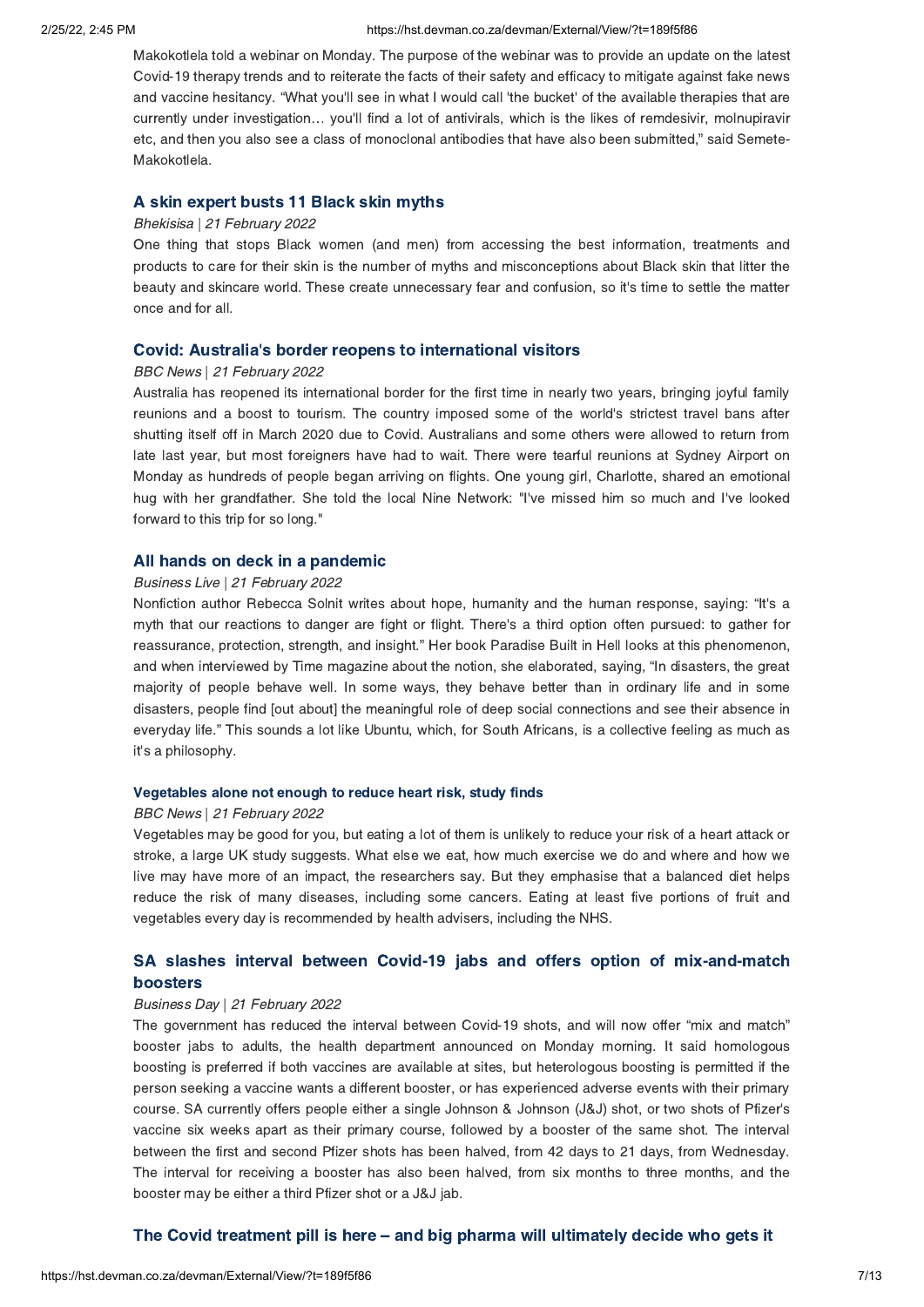### The Guardian | 20 February 2022

Covid-19 has quietly become the gift that keeps on giving for big pharma. The past two years has seen it reap huge profits from Covid vaccines, while simultaneously opposing wider sharing of the technology required to make them. And now there's a new money-spinner on the rise: Covid antiviral treatment pills. Once again, we're poised to fall into the same inequality traps we're caught in with the global vaccine rollout. Both Pfizer and Merck have new antiviral pills rapidly arriving on the market – Paxlovid and molnupiravir respectively. As with the vaccines that came before them, both corporations have made it their business to ultimately decide who gets to make generic versions through the medical patent system – a crucial, life-saving question for millions around the world.

COVID-19 Vaccine Booster Shot: Frequently Asked Questions National Institute for Communicable Diseases | 21 February 2022

1. Why should I get vaccinated if the vaccine already needs a booster shot to protect me? Are vaccines not effective?

Vaccines have been shown in controlled trials and in the evaluation of national vaccination programmes (e.g. United Kingdom) to reduce severe disease and mortality by up to 95-97%. This lifesaving effect has continued, even as variants have emerged. Taking a vaccine will protect you and your loved ones from a devastating illness and/or death. Recently, vaccines have also been shown to reduce transmission of COVID-19 from one person to another. As early as the first clinical trials, vaccines have been shown to reduce but not prevent mild to moderate illness. As COVID variants has emerged, laboratory research has shown that protection against COVID-19 is related to antibody levels. Booster vaccination with the JnJ or Pfizer vaccine is a reliable and safe way of increasing antibody levels.

# No evidence that recent cases of typhoid fever are linked to [contaminated](https://hst.devman.co.za/devman/external/?t=a1d15ca0) municipal water in any part of the country

Wational Institute for Communicable Diseases | 21 February 2022

There are numerous social media posts with false information about enteric fever in South Africa that are attracting widespread attention and causing needless concern and panic at the moment. These posts allege either that there are currently cases of enteric fever in certain towns or provinces caused by contaminated municipal water, or that the bacteria causing enteric fever have been identified in certain municipal water sources. These statements are factually incorrect. There is no evidence that recent cases of enteric fever are linked to contaminated municipal water in any part of the country, and there is no evidence that the bacteria causing enteric fever have recently been identified in municipal water sources anywhere in the country. This includes those districts in Western Cape and North West provinces in which the clusters (small localised outbreaks) have been identified.

# Flagship Training [Programme](https://hst.devman.co.za/devman/external/?t=14b20ec1) Boosts Research in Neglected Tropical Diseases in

## Global South Health Policy Watch | 21 February 2022

In a village in eastern Ghana where Comfort Tetteh grew up, many people thought it was normal for a child to urinate blood. But after studying public health, Tetteh recognized this as a sign of schistosomiasis, one of the many neglected tropical diseases that affect her community. "In the districts that I've worked in, everything is about tropical diseases," said Tetteh, who became a disease control officer after graduating with a Bachelor of Science degree. "I saw Buruli ulcers, I saw leprosy, I saw schistosomiasis, I saw yaws and many other diseases. My job was to implement disease control measures, and my interest grew to go beyond treatment and help people to apply community-level measures to prevent the appearance of these diseases," Tetteh said.

## New WHO/ILO guide urges greater safeguards to protect health workers World Health Organization | 21 February 2022

The World Health Organization (WHO) and The International Labour Organization (ILO) have published a new guide on developing and implementing stronger occupational health and safety programmes for health workers, as the COVID-19 pandemic continues to exert great pressure on them. "Even before the COVID-19 pandemic, the health sector was among the most hazardous sectors to work in," said Dr Maria Neira, Director, Department of Environment, Climate Change and Health, WHO. "Only a few healthcare facilities had programmes in place for managing health and safety at work. Health workers suffered from infections, musculoskeletal disorders and injuries, workplace violence and harassment, burnout, and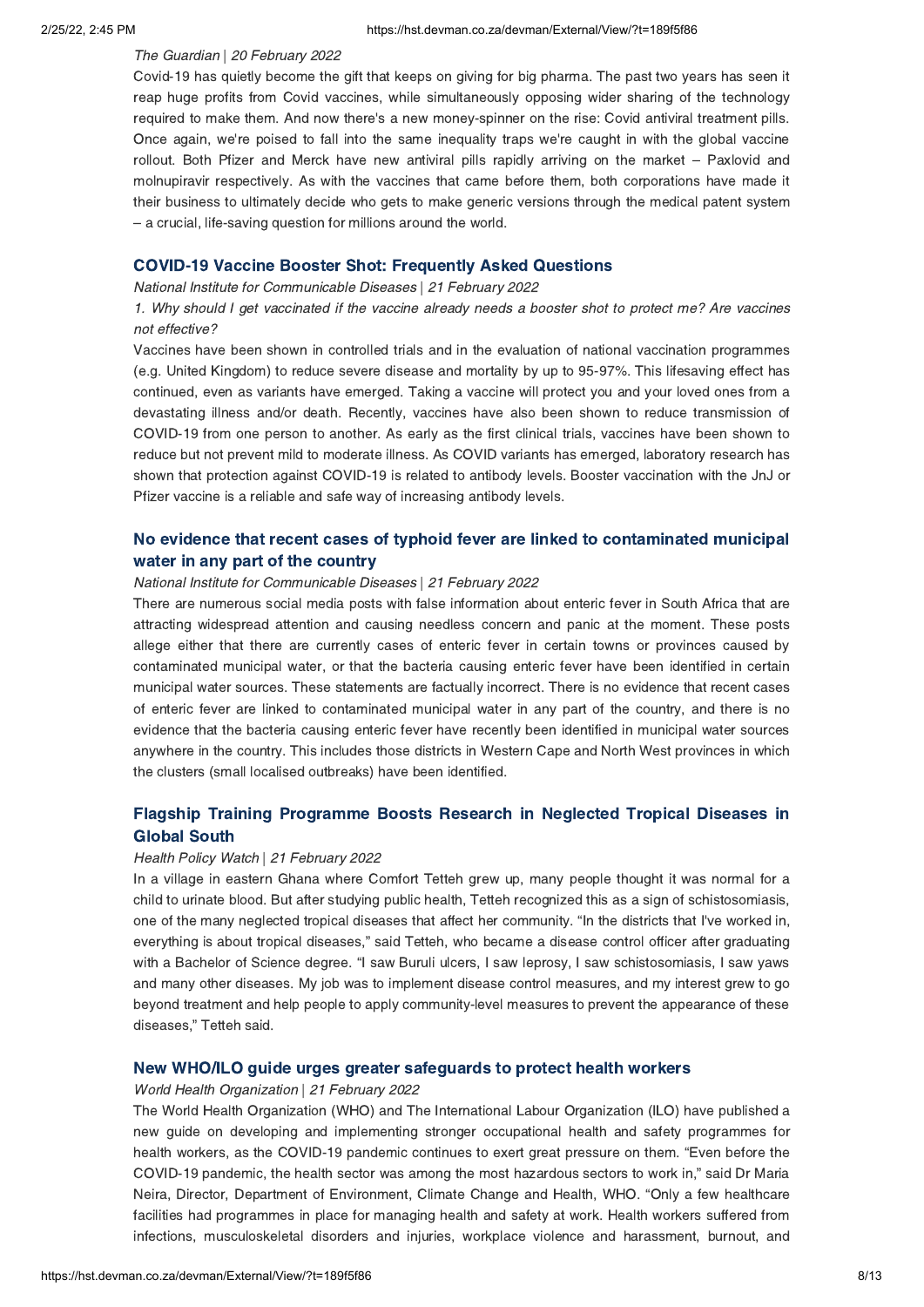allergies from the poor working environment."

# Come back for [boosters:](https://hst.devman.co.za/devman/external/?t=6ced4287) Why time alone is not enough to get people to line up for

## their next shot Bhekisisa | 22 February 2022

The hope that more vaccinated people will return for their second Pfizer COVID vaccine doses and boosters was one of the main reasons behind the health department's decision to half the waiting period between first and second doses (from 42 to 21 days) and second doses and boosters (from 180 days to 90 days), according to the department's Nicholas Crisp, who heads up the vaccine roll-out. According to health department data, 18.93% people vaccinated with Pfizer's COVID vaccine don't return for their second dose within 42 days. People between 50 and 59 years do the best with getting their second jabs in time (only 7.7% don't go back within 42 days) and those between 18 and 34 years the worst (30.12% don't get their second shots within the required period). This is twice as high as data from the United States Centres for Disease Control, which shows that about 9% of people who got their first dose of Pfizer didn't come back for their second dose.

## New project advocates for Dapivirine vaginal ring Aidsfonds | 21 February 2022

We are proud to announce our new project EmpoweRing: Prevention by Choice. Throughout 2022, we will advocate for accelerated approval and uptake of the Dapivirine vaginal ring as an HIV prevention tool for women and girls in Uganda, Kenya, Tanzania and Rwanda. Implemented by our valuable partner International Community of Women living with HIV Eastern Africa (ICWEA), the EmpoweRing project builds on new biomedical developments and opportunities that self-care can bring, making use of Aidsfonds' ample experience.

# Four years of the Fast-Track cities project[—what](https://hst.devman.co.za/devman/external/?t=7ac02f4e) have we achieved and learned, and

## UNAIDS | 21 February 2022

Implementation of the joint UNAIDS–International Association of Providers of AIDS Care (IAPAC) Fast-Track cities project started in 2018 under the management of UNAIDS and IAPAC, with financial support from the United States Agency for International Development. Recognizing the important role that cities play in achieving national and global HIV targets and in ending AIDS by 2030, the project aims to provide essential and strategic technical support to 15 high-burden cities to accelerate their HIV responses. The 15 cities (Blantyre, eThekwini, Jakarta, Johannesburg, Kampala, Kigali, Kingston, Kinshasa, Kyiv, Lagos, Lusaka, Maputo, Nairobi, Windhoek and Yaoundé) account for about 3 million people living with HIV. The project is implemented in close collaboration with local governments and stakeholders and takes into account the local contexts, epidemics and priorities. Technical support is provided for the development and implementation of city HIV strategic plans, creating an enabling environment for optimized HIV service delivery, strengthening data collection, analysis and use and building clinician and community capacity to facilitate service optimization and to eliminate stigma in health-care facilities.

### What['](https://hst.devman.co.za/devman/external/?t=767a15eb)s the impact of the new HIV variant on the HIV response?

### UNAIDS | 22 February 2022

In the light of the recent identification of a new variant of HIV, we spoke to Lycias Zembe, a medical virologist and technical officer at UNAIDS, about whether the new variant will have an impact on the global HIV response. What is different about this new HIV variant? HIV is one of the fastest-mutating viruses ever studied—versions of the virus can vary from person to person and sometimes even in a single individual. Its ability to mutate rapidly and evolve between and within individuals is a major obstacle to the development of an HIV vaccine—there is still no HIV vaccine available and no cure. Up until now, HIV mutations have not been covered widely in the media because of the effectiveness and availability of antiretroviral therapy in responding to them.

## Spotlight | 22 February 2022

There is no time to waste in planning the South African rollout of cabotegravir (CAB LA), the long-lasting antiretroviral injection approved for use in the United States in December 2021, say local health experts. The jab, which could transform HIV pre-exposure prophylaxis (PrEP) regimes from a daily oral pill to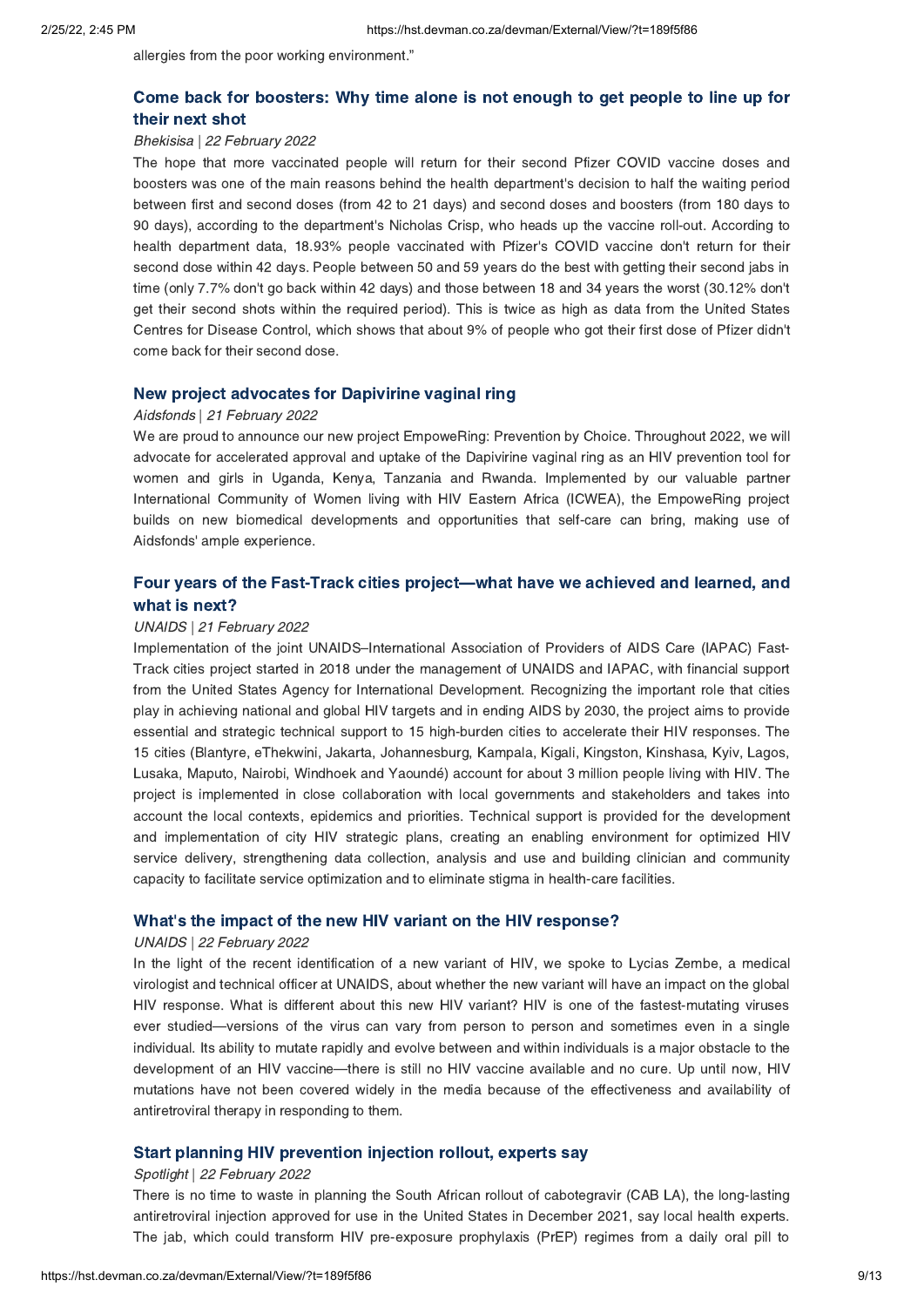injections administered every two months, is currently under review by the South African Health Products Regulatory Authority (SAHPRA). PrEP refers to people who are not living with HIV taking antiretroviral medicine to prevent HIV infection. While marketing approval could take anything from several months to several years, experts from advocates to researchers say planning for effective health service delivery of CAB LA should start now.

## Finally Cause for Optimism About TB Vaccine Research, Says Fauci Health Policy Watch | 22 February 2022

There is finally "cause for optimism" in the quest for a tuberculosis vaccine, Dr Anthony Fauci, director of the US National Institute of Allergy and Infectious Disease (NIAD), told the opening of the sixth Global Forum on TB Vaccines on Tuesday. Before the COVID-19 pandemic, TB was the most deadly global infectious disease yet there has been little progress on vaccine development for TB for decades as it is seen as a disease of the poor. Acknowledging that there were still "basic knowledge gaps" about TB, Fauci said that "there have been significant research advances and there is cause for optimism in the context of our research advances".

# marketing – WHO, UNICEF<br>UNICEF | 22 February 2022

### UNICEF | 22 February 2022

More than half of parents and pregnant women (51 per cent) surveyed for a new WHO/UNICEF report say they have been targeted with marketing from formula milk companies, much of which is in breach of international standards on infant feeding practices. The report, How marketing of formula milk influences our decisions on infant feeding, draws on interviews with parents, pregnant women and health workers in eight countries. It uncovers systematic and unethical marketing strategies used by the formula milk industry – now worth a staggering US\$55 billion – to influence parents' infant feeding decisions.

## Rapid Rx Quiz: Proton Pump Inhibitors (Person)<br>Medscape | 22 February 2022

Proton pump inhibitors (PPIs) are the most commonly prescribed agents for reducing stomach acid and are recommended as first-line therapy for peptic ulcer disease, gastroesophageal reflux disease (GERD), and other gastrointestinal disorders. PPIs are highly efficacious and among the most commonly dispensed drug classes, both in the United States and around the world. In addition, several are available without a prescription (eg, esomeprazole, lansoprazole, omeprazole). However, PPI safety and long-term use have recently come under increasing scrutiny. Given how widespread PPI use is, updated knowledge regarding clinical concerns is critical. Do you know best practices for PPIs, as well as adverse effects to be aware of and interactions to avoid? Test yourself on this commonly used class of drug with this short quiz.

# What I learned from Paul Farmer: Treat the [systems](https://hst.devman.co.za/devman/external/?t=c8e55690) around the patient, not just the

## disease Stat News | 23 February 2022

As a young physician trying to understand how I could help improve health care delivery for marginalized patients, I was dismayed by the enormity of the barriers — economic, social, and political — that impede the path toward good health. Having grown up in the politically fragile and economically disadvantaged Kashmir region of India, I was all too familiar with the rhetoric local and global leaders employ to get out of answering difficult questions about helping people with no real power. Early in my career as a physician, I was fortunate to come across the writings of Paul Farmer, a physician and global health champion who passed away unexpectedly on Monday, who was championing a radical notion: that people from all backgrounds living in all regions of the world deserve high-quality health care.

# What I learned from Paul Farmer: Treat the [systems](https://hst.devman.co.za/devman/external/?t=c8e55690) around the patient, not just the

## disease Stat News | 23 February 2022

As a young physician trying to understand how I could help improve health care delivery for marginalized patients, I was dismayed by the enormity of the barriers — economic, social, and political — that impede the path toward good health. Having grown up in the politically fragile and economically disadvantaged Kashmir region of India, I was all too familiar with the rhetoric local and global leaders employ to get out of answering difficult questions about helping people with no real power. Early in my career as a physician, I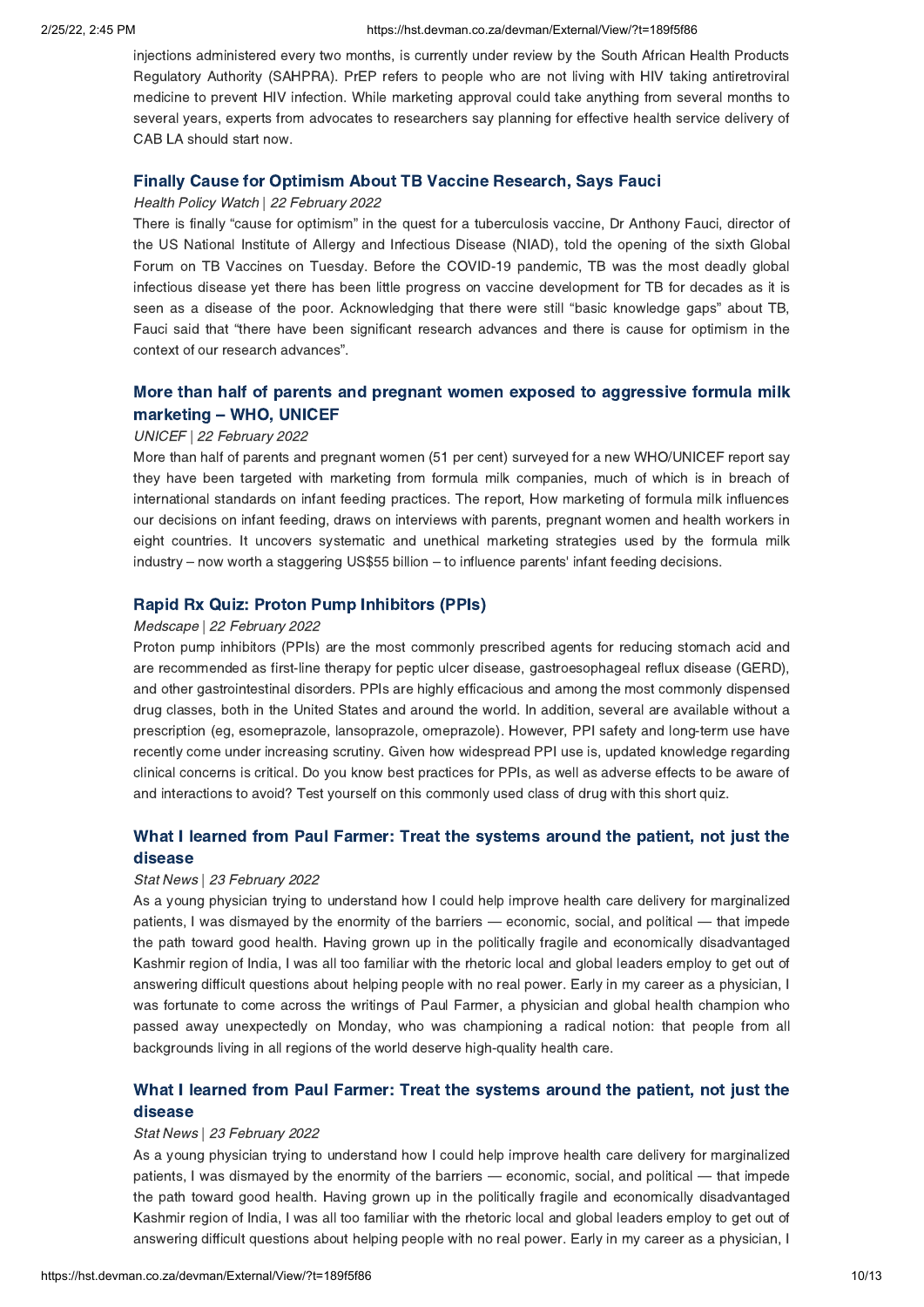was fortunate to come across the writings of Paul Farmer, a physician and global health champion who passed away unexpectedly on Monday, who was championing a radical notion: that people from all backgrounds living in all regions of the world deserve high-quality health care.

## I beat an antibiotic resistant infection - but only just GroundUp | 24 February 2022

My face is disfigured because of a car accident. But a broken health system and over-exposure to antibiotics also played a role. The accident happened in 2004 when I was 25 years old. I was out for dinner with friends. On our way home our car spun on Republic Road in Johannesburg. It came to a dead stop against a concrete wall. I don't remember much. But I do recall one of the paramedics asking me if I had medical aid. I couldn't answer because I was gurgling so much blood and spinal fluid due to multiple broken bones in my face, and injuries to my neck, back and internal organs. I had been resuscitated on the side of the road. But someone managed to tell the emergency services that I wasn't insured so I needed to be transported to a public facility. After being unconscious for three days, I woke up in Charlotte Maxeke Johannesburg Academic Hospital.

(Return to Top)

## <span id="page-10-0"></span>**TRAINING AND RESOURCES**

### **Subscribe to the Health Systems Trust Bulletin**

The Health Systems Trust (HST) produces a weekly bulletin on Fridays focusing on key public health news, peer-reviewed journal articles and other important primary healthcare resources.

HST produces a weekly online publication, 60percent, which keeps subscribers abreast with the latest news and developments pertaining to HIV-related maternal, adolescent, child and youth health. The name 60percent signifies that southern Africa is responding to a feminised HIV/AIDS epidemic, with at least 60% of those living with HIV being women.

Subscribe to 60percent by simply visiting HST's website (https://www.hst.org.za), scroll to the bottom of the page, hit the SUBSCRIBE button, and follow the prompts. Let's keep you posted!

The Health Systems Training Institute (HSTi) is the training arm of the Health Systems Trust (HST), a leading force in the South African public health sector. HST was established in 1992, on the brink of democracy in South Africa, and has since played a significant role in strengthening the national primary health system through health research, informatics, clinical support, capacity-building and training.

(Return to Top)

## **PUBLICATIONS AND REPORTS** [PUBLICAT](https://hst.devman.co.za/devman/external/?t=8d2c5d09)IONS AND REPORTS.

CDC HIV Nexus The CDC HIV Nexus is a one-stop location for information across the HIV continuum, including up-to-date tools and guidelines for your practice, and educational materials for your patients.

(Return to Top)

## <span id="page-10-1"></span>**CONFERENCES AND EVENTS**

### Launch of the Primary health care monitoring framework and indicators Date: 28 February 2022

Time: 10:30 – 11:30 CET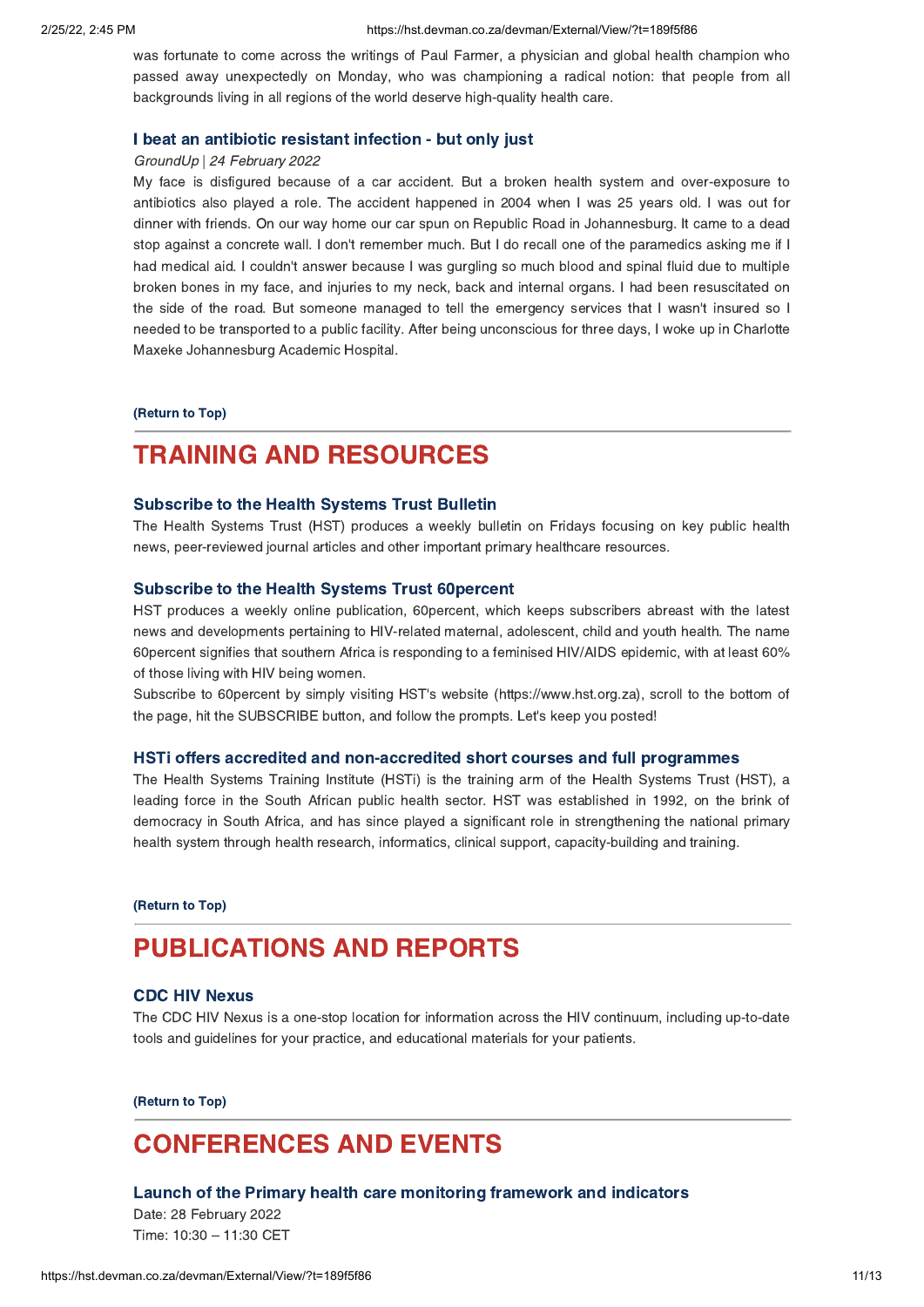A primary health care approach can help countries equitably maximize the level and distribution of health and well-being by focusing on people's needs and preferences (both as individuals and communities) as early as possible along the continuum of care – from health promotion and disease prevention to diagnosis, treatment, rehabilitation and palliative care – and as close as possible to people's everyday environments.

# Expanding our [understanding](https://hst.devman.co.za/devman/external/?t=fbc6f5c7) of post COVID-19 condition web series: Neurology

and Mental Health Date: 1 March 2022 Time: 13:30 – 15:30 CET Over the past year, WHO has hosted a webinar series focused on the three "Rs"- recognition, research, and rehabilitation to advance the understanding of post COVID-19 condition. On 1 March 2022, WHO will host the next webinar focused on neurology and mental health in post COVID-19 condition.

### Invitation to UKZN webinar | COVID-19: What['](https://hst.devman.co.za/devman/external/?t=f9d6386c)s Next?

Date: 2 March 2022 Time: 13:00 Register: https://Inkd.in/eUvZ82Su https://lnkd.in/eUvZ82Su

Public health and primary care; is  $1+1=1$ ?

Public health and primary care have both long been considered to be corner stones of health systems. Although both aim to improve the health of populations, they differ in target group (population vs. individual), approach (promote and prevent vs. diagnose and treat) and methods (risk reduction vs. care). Whether considering the ongoing Covid 19 pandemic, the rise in non-communicable diseases, poor mental health, or the impact of environmental changes (e.g., climate change) or demographic shifts (e.g., migration and aging), there is an urgent need for better coordination and harmonization of public health and primary care in all of these areas. In fact, could these two types of health services contravene basic mathematics and be combined into one? With this call for papers, we invite articles presenting both positive and negative examples of the collaboration and integration between public health and primary care. The Call is open from 15 December 2021 until 31 August 2022. IJPH double-blind peer-review rules and author's guidelines apply.

# #EndTB Webinar on TB prevention and care among refugees and other [populations](https://hst.devman.co.za/devman/external/?t=6870d22a)<br>in humanitarian settings

in humanitarian settings Date: 2 March 2022

Time: 13:30 – 15:00 CET

The World Health Organization (WHO), the UN High Commissioner for Refugees (UNHCR) and the Centers for Disease Prevention and Control (CDC) are hosting a special #EndTB webinar to launch an interagency field guide on tuberculosis (TB) prevention and care among refugees and other populations in humanitarian settings.

## Invitation to Global Health Initiative webinar | How To Beat [Pandemics:](https://hst.devman.co.za/devman/external/?t=db51844b) a route map to ending COVID-19, ending AIDS, and keeping safe from the threats of the future to ending COVID-19, ending AIDS, and keeping safe from the threats of the future Date: Thursday, 03 March 2022

Time: 10:00am to 11:15am

This event with Winnie Byanyima, the feminist activist who leads the UN's response to HIV and AIDS and who chairs the People's Vaccine Alliance for COVID-19, will highlight lessons rooted in ongoing experience from the AIDS response and the commonalities between the two pandemics, as well as learnings from other health crises, to set out an approach that can actually succeed in keeping us all safe. Register: https://www.lse.ac.uk/Events/2022/03/202203021000/pandemics https://www.lse.ac.uk/Events/2022/03/202203021000/pandemics

# $2022$

For the third Series of the NCD Diaries, we are seeking to support and promote NCD Diaries that highlight the impact of healthcare providers on one's NCD journey. Through their Diaries, the lived experience advocates will have the opportunity to shed light on this very foundational relationship between people